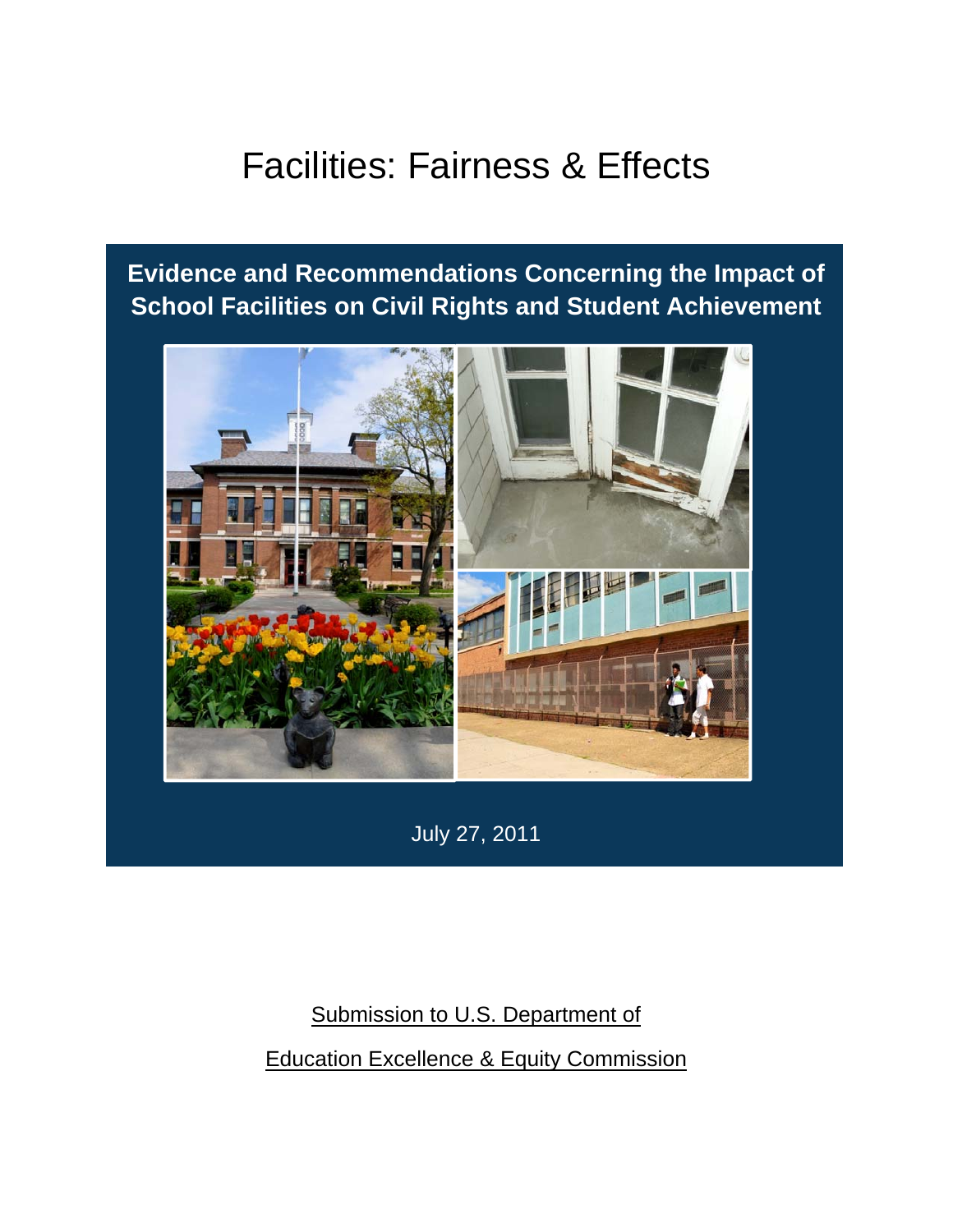**Authors:** Gracye Cheng and Steve English, Advancement Project; and Mary Filardo, 21<sup>st</sup> Century School Fund

**Signatories: 21st Century School Fund**, Washington, DC; **ACLU Maryland**, Baltimore, Maryland; **Advancement Project**, Los Angeles, California; **Center for Cities and Schools**, UC Berkeley, California; **Designs for Change**, Chicago, Illinois; **Healthy Schools Network**, New York; **Innovative School Facilities**, Portland, Oregon; **National Clearinghouse for Educational Facilities**, Washington, DC; **Public Education Network**, Washington, DC

Front cover photos provided by the Through Your Lens Photo and essay contest www.throughyourlens.org.









Center for **Innovative School** and Community **Facilities** of Oregon









National Clearinghouse for Educational Facilities





Healthy Schools Network, Inc.



Public involvement. Public education. Public benefit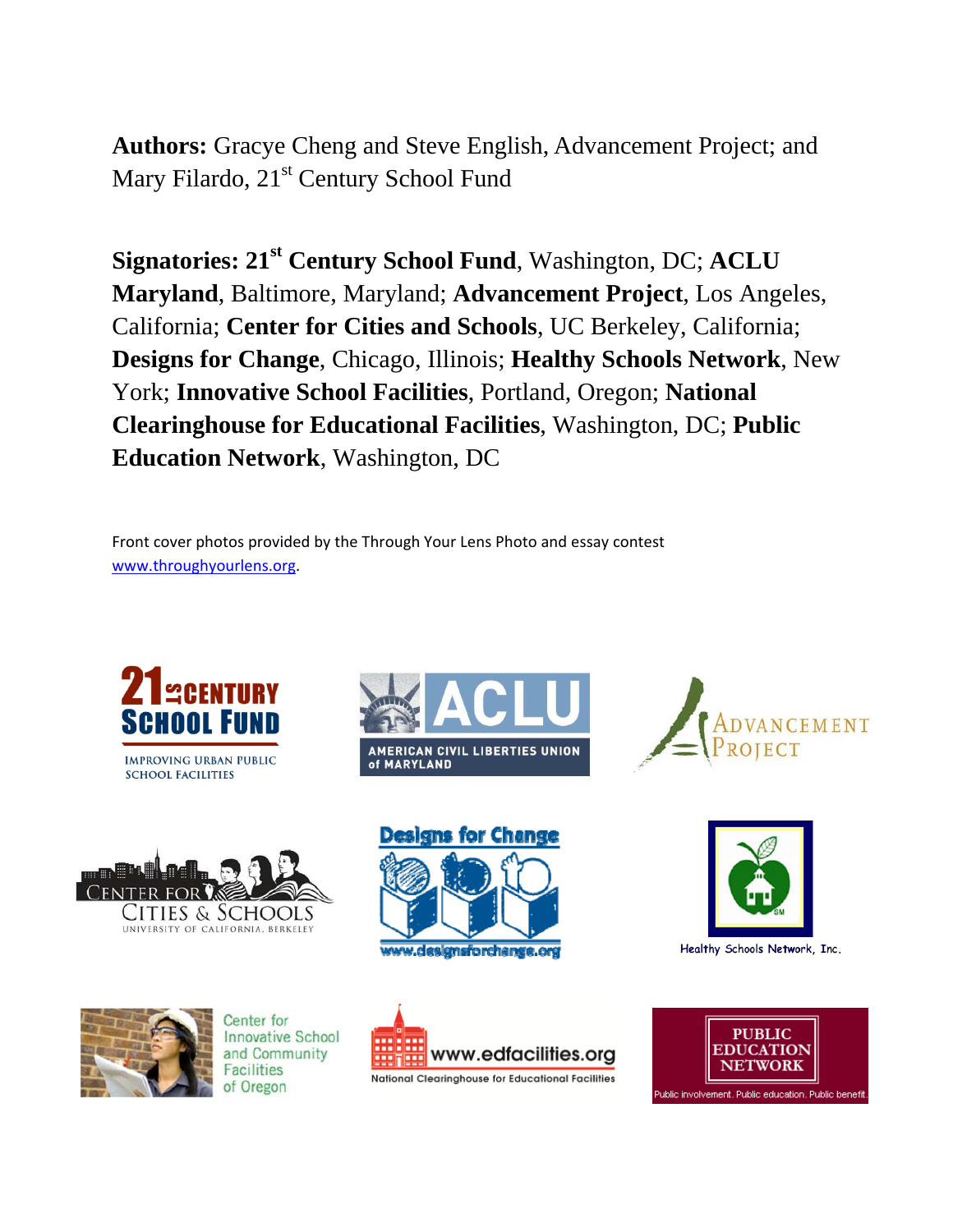*Acute disparities in the access of public school students to adequate facilities, coupled with the compelling evidence of how poor quality school facilities are implicated in lower student achievement, make it imperative that any inquiry into the nature of inequity of education in the United States include an understanding of the conditions, design, utilization and location of public school facilities. In the attached paper, we provide background on the role and impact of school facility condition and recommendations to the U.S. Department of Education Excellence and Equity Commission. We are joined in expressing our concern about inequity in facility conditions by: Center for Cities and Schools, UC Berkeley, California; National Clearinghouse for Educational Facilities, Washington, DC; Innovative School Facilities, Portland, Oregon; Public Education Network, Washington, DC; Healthy Schools Network, New York; Designs for Change, Chicago, Illinois; and the ACLU of Maryland, Baltimore, Maryland.* 

Before the resolution of the U.S. Supreme Court Brown v. Board of Education case in 1954, states could require or allow school districts to assign children to one school rather than another on the basis of race. The Supreme Court decided that separate IS unequal, but the key factors that motivated parents to take the remarkable steps to challenge segregation and get their children access to white schools was the poor quality of facilities, substandard materials, and the excessive travel time that African-American children experienced as compared to the white children from the same communities.

 Driven by a new generation of parents who also want their children to have equal access to an adequate education, state courts, in a series of cases, recognized that equal access to adequate facilities was a rights issue on par with any other education issue. States have recognized the detrimental effect of poor quality school facilities, citing disparities in school facilities as a violation of student rights and as evidence of need for change in the school funding formula.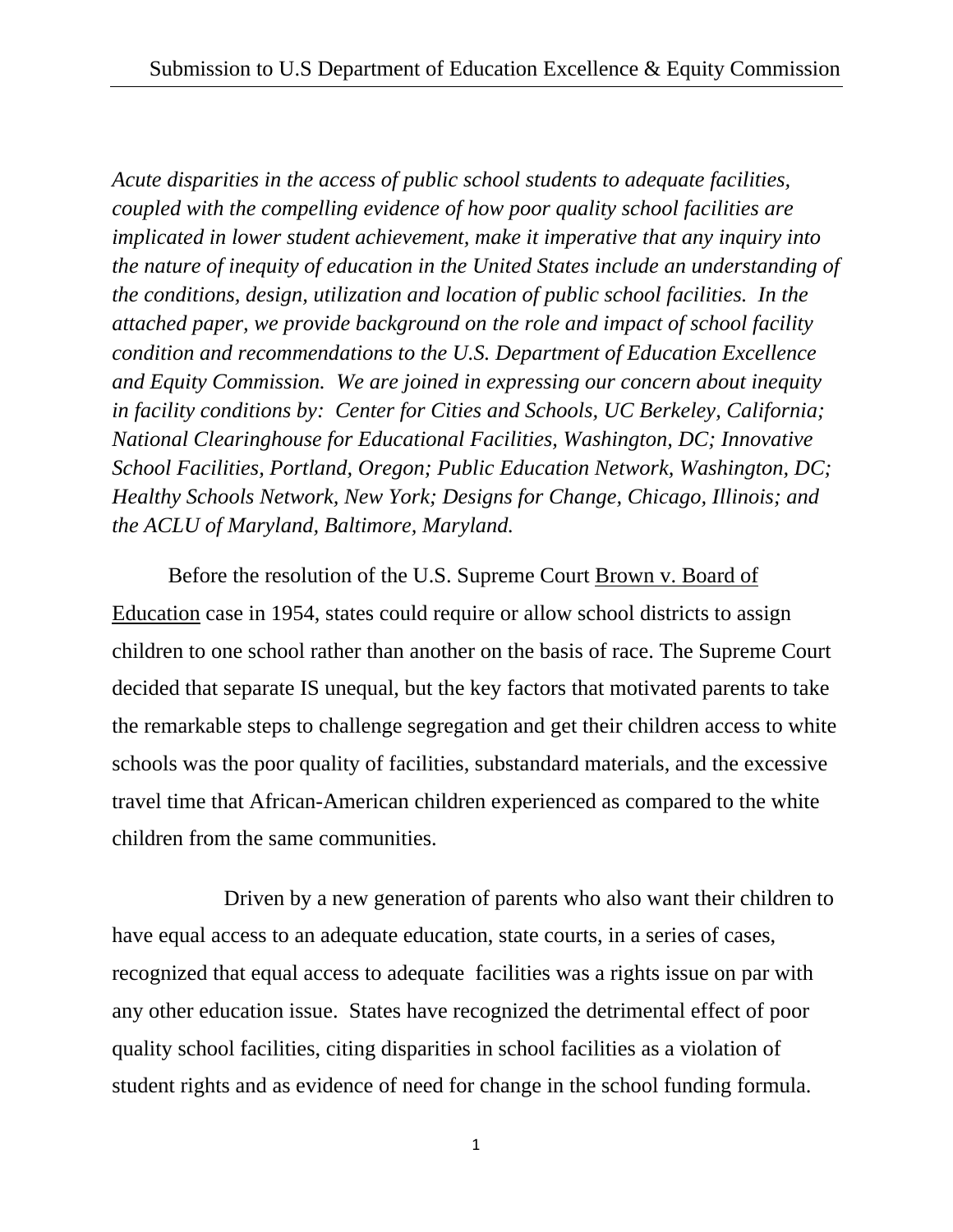Abbott v. Burke articulated how the quality of facilities—the "need for maintenance, treatment of asbestos services, and heating of older, less energyefficient school facilities"—should be equally considered with other aspects longrecognized as critical to the schooling environment: qualified teachers, achievement levels on standardized tests, and dropout rates. 100 N.J. 269, 269 (N.J.,1985). See also Abbeville County School Dist. v. State, 335 S.C. 58, 68 (S.C., 1999) ("this minimally adequate education required by our Constitution to include providing students adequate and safe facilities"); Campaign for Fiscal Equity, Inc. v. State, 86 N.Y.2d 307, 345 (N.Y. 1995) ("Children are entitled to minimally adequate physical facilities and classrooms which provide enough light, space, heat, and air to permit children to learn. Children should have access to minimally adequate instrumentalities of learning such as desks, chairs, pencils, and reasonably current textbooks."); DeRolph v. State, 78 Ohio St.3d 193 (Ohio,1997) ("A thorough and efficient system of common schools includes facilities in good repair and the supplies, materials, and funds necessary to maintain these facilities in a safe manner.").

Courts determined that facility quality is so integral to the basic educational experience that mechanisms that perpetuate facility inequities must be struck down. For example, Roosevelt Elementary School Dist. No. 66 v. Bishop struck down the school funding formula because it granted students from affluent school districts "the privilege of access to public schools containing basic facilities and equipment, thus affording them an opportunity to obtain the minimum education that we recognized…as their right," while depriving students of poorer school districts "of an equal opportunity by forcing them to use substandard facilities and equipment." 179 Ariz. 233, 245 (Ariz., 1994). In Campbell County School Dist. v. State, for instance, the Wyoming Court held that "deficient physical facilities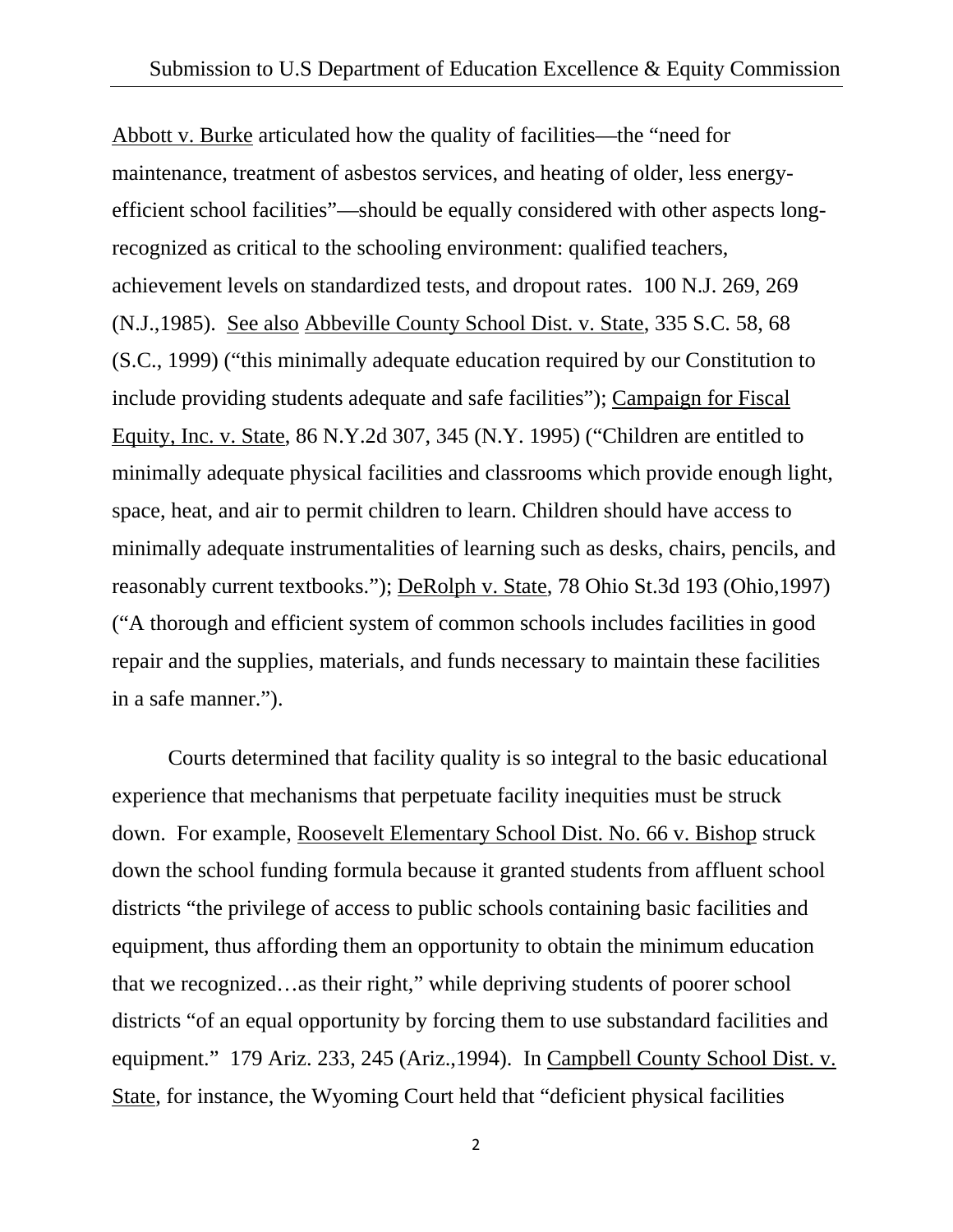deprived students of equal education opportunity, and any financing system that allowed such deficient facilities to exist was unconstitutional." 907 P.2d 1238, 1275 (Wyo., 1995).

#### *The quality of school facilities affects student achievement*

 These and other court cases articulate the common-sense notion that the quality of school facilities affects student achievement through myriad factors. The quality of school facilities is a factor in student and teacher attendance, teacher retention and recruitment, child and teacher health, and the quality of curriculum. The impact of school facility quality on these important dimensions affecting the education experience makes it unsurprising that many studies in the field focus on the link between test scores and facilities. In a set of 20 studies analyzed by 21st Century School Fund, all but one study showed a positive correlation between the achievement of students and the condition of the school facility once student demographic factors were controlled for.

Amongst these studies, findings show: that the percentage of students passing the Virginia Standard of Learning tests was 2.2-3.9% higher in English, mathematics and science in standard buildings than it was in substandard buildings <sup>1</sup>; that higher suspension rates  $(2-9%)$ , lower attendance rates in middle and high school  $(2-3\%)$ , lower test scores  $(-5\%)$  are correlated with the number of unsatisfactory building systems<sup>2</sup>; that changing school facilities quality from worst to best in the Overall Environmental Compliance Rating leads, on average, to a 36

 $1$  Bullock, C. C. (2007). The relationship between school building conditions and student achievement at the middle school level in the commonwealth of Virginia. (Ed.D, Virginia Polytechnic Institute and State University).

 $2^{2}$  Boese, S., & Shaw, J. (2005). New York state school facilities and student health, achievement and attendance: A data analysis report. Healthy Schools Network.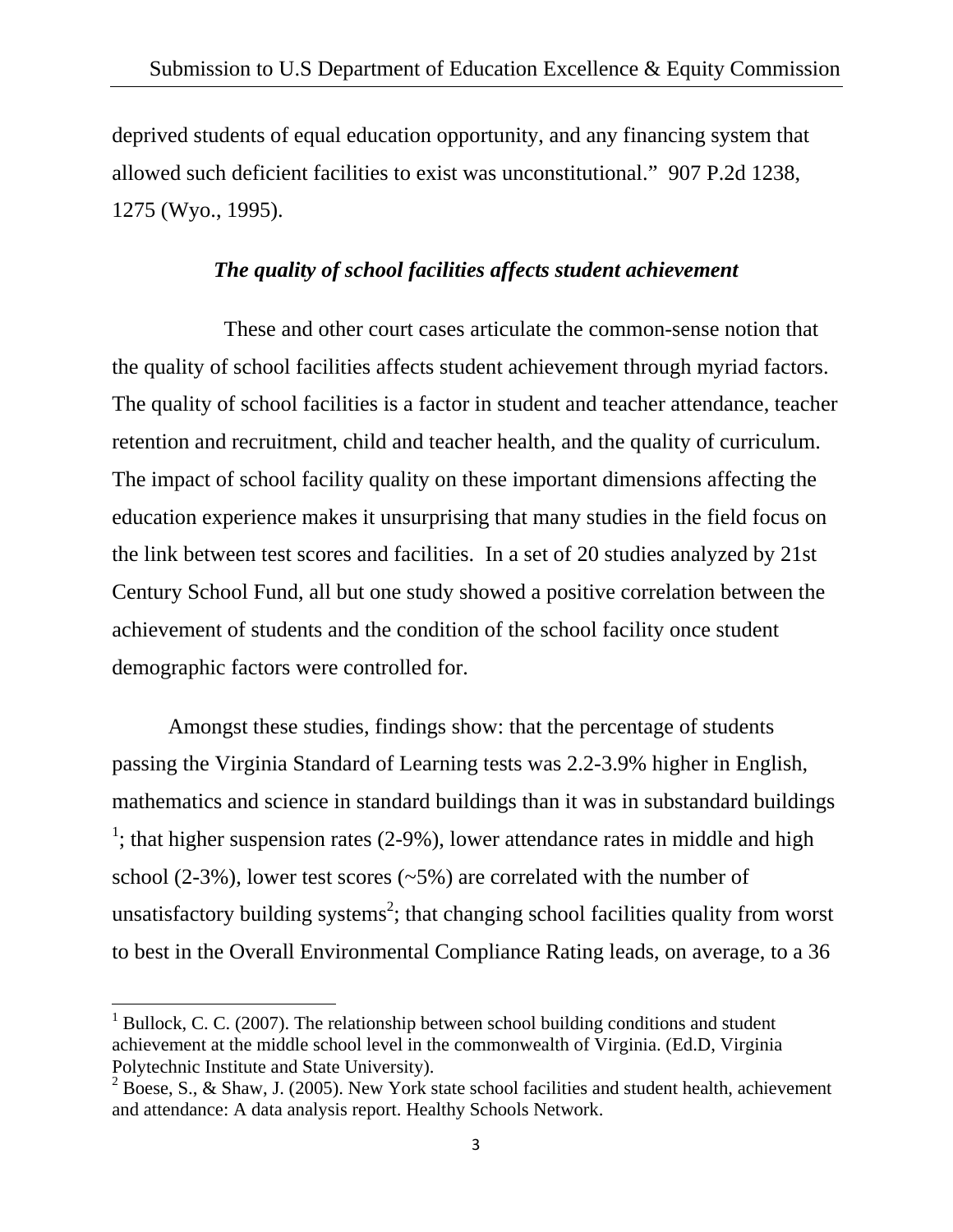point increase in a school's Academic Performance Index<sup>3</sup>; that there is a 4-9% difference in achievement between students in schools in worst/best condition, and a 5-9% difference in achievement between students in oldest/newest schools<sup>4</sup>; that there is a 4% difference in graduation rates between students in schools in worst/best condition and between students in oldest/newest schools<sup>5</sup>; that there is a predicted increase in National Assessment of Educational Progress of .236 points per additional dollar/pupil invested in infrastructure<sup>6</sup>; that, all building design variables defined in one study demonstrated a statistically significant relationship with student achievement within each school category<sup>7</sup>; that significant relationships were found between high scores on three different facilities design elements and test score results<sup>8</sup>; that significant relationships for facility measures explained 10-15% of the differences in student test scores across schools after controlling for student demographics<sup>9</sup>; that a shift from the best facilities to the worst decreases student test performance by  $\sim 3\%$ <sup>10</sup>; that for every 10% reduction in the percent of portable facility per student, test scores increased by 11 points and for every 10% increase in deferred maintenance, average test scores decreased

<sup>&</sup>lt;sup>3</sup> Buckley, J., Schneider, M., & Shang, Y. (2004). Los Angeles unified school district school facilities and academic performance. Washington, DC: National Clearinghouse for Educational Facilities.

 $4$  Blincoe, J. M. (2008). The age and condition of Texas high schools as related to student academic achievement. (Ed.D., University of Texas at Austin).

<sup>&</sup>lt;sup>5</sup> Blincoe, J. M. (2008). The age and condition of Texas high schools as related to student academic achievement. (Ed.D., University of Texas at Austin).

<sup>&</sup>lt;sup>6</sup> Crampton, F. E. (2009). Spending on school infrastructure: Does money matter? Journal of Educational Administration, 47 (3), 305-322.

 $<sup>7</sup>$  The relationship between school design variables and student achievement in a large urban</sup> Texas school district. (Ed.D., Baylor University).

<sup>&</sup>lt;sup>8</sup> Tanner, K. (2009) Effects of school design on student outcomes. Journal of Educational Administration. 47(3), 376-394.

 $9$  Lewis, M. (2000). Where children learn: Facility condition and student test performance in Milwaukee public schools .Scottsdale, AZ: Council of Educational Facility Planners.

 $10$  Schneider, M. (2003) Linking School Facility Conditions to Teacher Satisfaction and Success. Washington, DC: National Clearinghouse for Educational Facilities.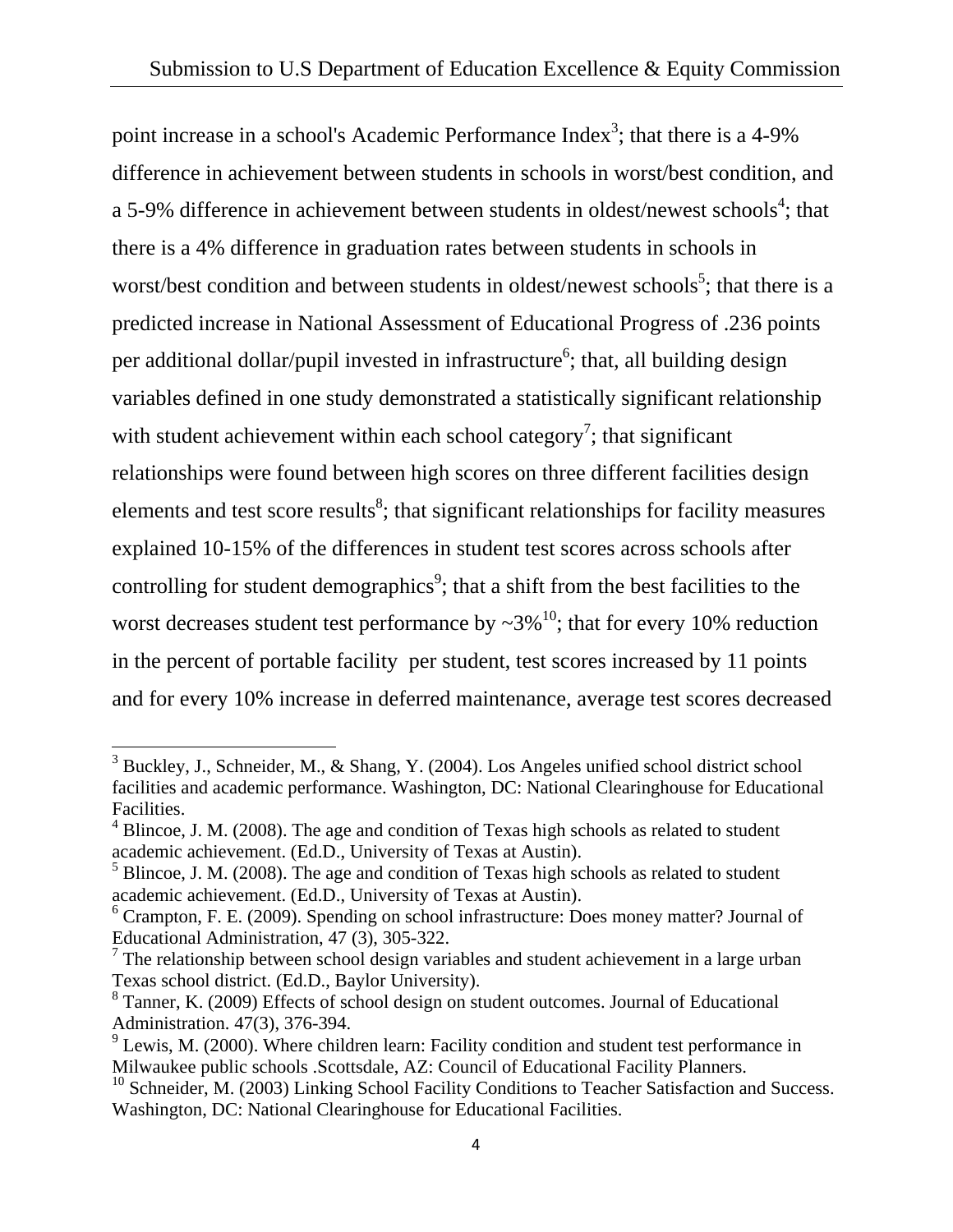by 0.61 points.<sup>11</sup> The overwhelming results of these studies show how counterproductive it would be to push for increased student achievement without providing school facilities that integrally support such achievement.

In still more studies, there is evidence that poorer school infrastructure is significantly related to lower attendance rates and drop-out rates, even controlling for demographic factors. One research project found that students are less likely to attend schools when buildings are in need of structural repair, use temporary structures, and have an understaffed janitorial service.<sup>12</sup> Another study found that in schools with poorer facilities, students attended less days on average. This lower attendance was in turn linked to lower scores on both the ELA and Math standardized tests.<sup>13</sup>

Similarly, teacher satisfaction and retention is also related to the adequacy of school facilities. In one study, approximately 75% of principals indicated that school facilities impacted teacher attitudes, teacher recruitment and teacher retention.<sup>14</sup> Such intuitions are borne out by studies showing that teachers working in schools with satisfactory facility conditions are significantly more likely to express positive attitudes about their classrooms than teachers in unsatisfactory

 $11$  Sheets, M. E. (2009). The relationship between the condition of school facilities and certain educational outcomes, particularly in rural public high schools in Texas. (Ed.D., Texas Tech University).

 $12$  Branham, D. (2004). The wise man builds his house upon the rock: The effects of inadequate school building infrastructure on student attendance. Social Science Quarterly.

 $13$  Duran-Narucki, V. (2008). School building condition, school attendance, and academic achievement in New York City public schools: A mediation model. Journal of Environmental Psychology, 28, 278-286.

 $14$  Stevenson, K. R. (2001). The relationship of school facilities conditions to selected student academic outcomes: A study of South Carolina public school s. SC Education Oversight Committee.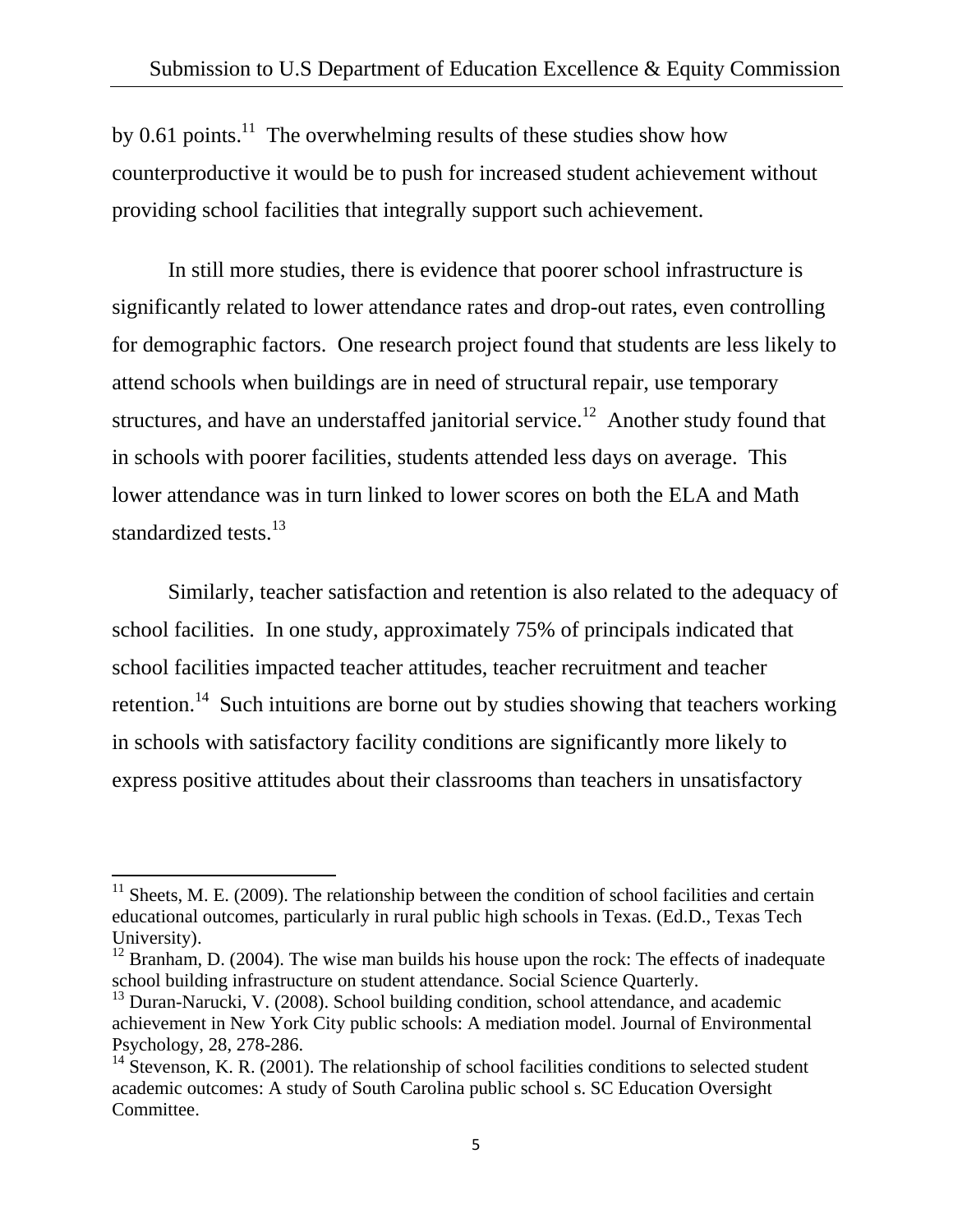buildings.<sup>15</sup> Research also indicates that poor facilities affect the health and productivity (attendance) of teachers and make retention of teachers difficult (especially for schools with a condition grade of "C" or less).<sup>16</sup> A national agenda that focuses on supporting teacher quality must attend to the condition of school facilities as an important component of this goal.

Another effect of poor school facilities is the detrimental impact they have on students' basic health. Studies have continuously confirmed that the sensitivity students exhibit towards various facility factors, often overlooked, come together to form a healthy or unhealthy school environment that affects children and adults. As proclaimed by the Environmental Protection Agency, poor school design and facility conditions can lead to "sick building syndrome."17 Teachers in Chicago and Washington, DC reported missing 4 days annually because of health problems caused by adverse building conditions (with poor indoor air quality being the biggest problem).<sup>18</sup> Two thirds of teachers in the District of Columbia reported poor air quality in their classrooms.<sup>19</sup> A national survey of school nurses found over 40% of the nurses knew children and staff adversely impacted by avoidable indoor pollutants.<sup>20</sup> The General Accounting Office found that one in five students nationwide attend a school that suffers from poor ventilation; poor ventilation can

<sup>&</sup>lt;sup>15</sup> Earthman, G. I., & Lemasters, L. K. (2009). Teacher attitudes about classroom conditions. Journal of Educational Administration,47 (3), 323-335.

 $16$  Schneider, M. (2003) Linking School Facility Conditions to Teacher Satisfaction and Success. Washington, DC: National Clearinghouse for Educational Facilities.

 $17$  Environmental Protection Agency. 2000. Indoor Air Quality and Student Performance. Washington, D.C.: EPA (No. EPA402-F-00-009).

<sup>&</sup>lt;sup>18</sup> Buckley, J., Schneider, M., & Shang, Y. (2005). Fix it & they might stay: School facility quality and teacher retention in Washington, D.C. Teachers College Press, 10 , 1107-1123.

<sup>&</sup>lt;sup>19</sup> Schneider, M. 2003. Public School Facilities and Teaching: Washington, D.C. and Chicago. Washington, D.C.: 21st Century School Fund.

 $20$  Preliminary survey results released by the Association of School Nurses (NASN) and Healthy Schools Network, January 11, 2011. http://www.healthyschools.org/NASN-HSN\_surveypress\_Jan\_2011.pdf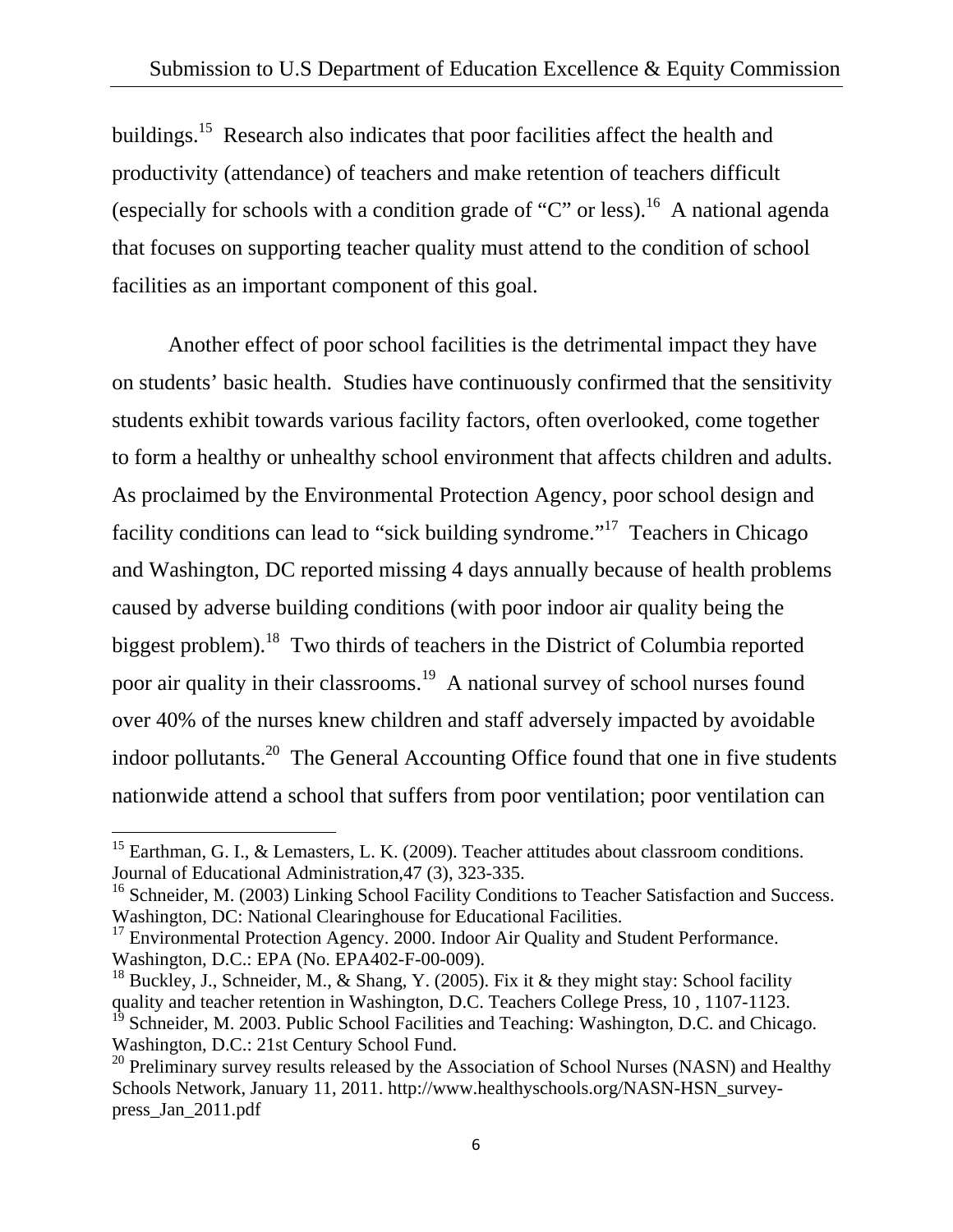boost rates of asthma and respiratory illness, both of which are disproportionately observed in urban schools.<sup>21</sup> <sup>22</sup>The temperature and humidity in classrooms can affect children's health and motivation. One study of Florida classrooms found many with mold growing inside ceilings, triggering allergic symptoms.<sup>23</sup>

Studies about acoustics, air quality and lighting are providing insight into how building design and condition operate on student and teacher attention, focus, attendance and ultimately performance. According to the Acoustical Society of America, for instance, a clear causal chain has been established that shows how acoustic design has a direct effect on acoustic performance, which in turn affects speech intelligibility and then ultimately student learning outcomes.<sup>24</sup> Researchers focusing on air quality in schools have found that student task speed increased when outdoor air supply rates were also increased by varying intervals, and that this effect was larger for children than adults.<sup>25</sup> Improvement was "14% in tasks" for which a statistically significant effect could be demonstrated."26 Another study, which utilized standardized instead of specially designed tests, also found a linear relationship between outdoor air rates and student achievement.<sup>27</sup> Additionally, CO2 levels and ventilation have been linked to average daily attendance when confounding factors, including socio-economic status, ethnicity and gender were controlled for. There is also some evidence that exposure to daylight affects student performance. In a study by Kuller & Lindsten, students

 $21$  General Accounting Office. 1995. School Facilities: American's Schools Not Designed or Equipped for the Twenty-First Century. Washington, D.C.: GAO (ED383056).

<sup>&</sup>lt;sup>22</sup> Environmental Protection Agency. 2000. Indoor Air Quality and Student Performance. Washington, D.C.: EPA (No. EPA402-F-00-009).

<sup>23</sup> Bates, J. 1996. Healthy learning*. American School and University*, 68: p. 27-29.

 $^{24}$  Baker 26

 $25$  Baker 28, Wyon & Wargocki, 2007

 $rac{26}{27}$  **Id.**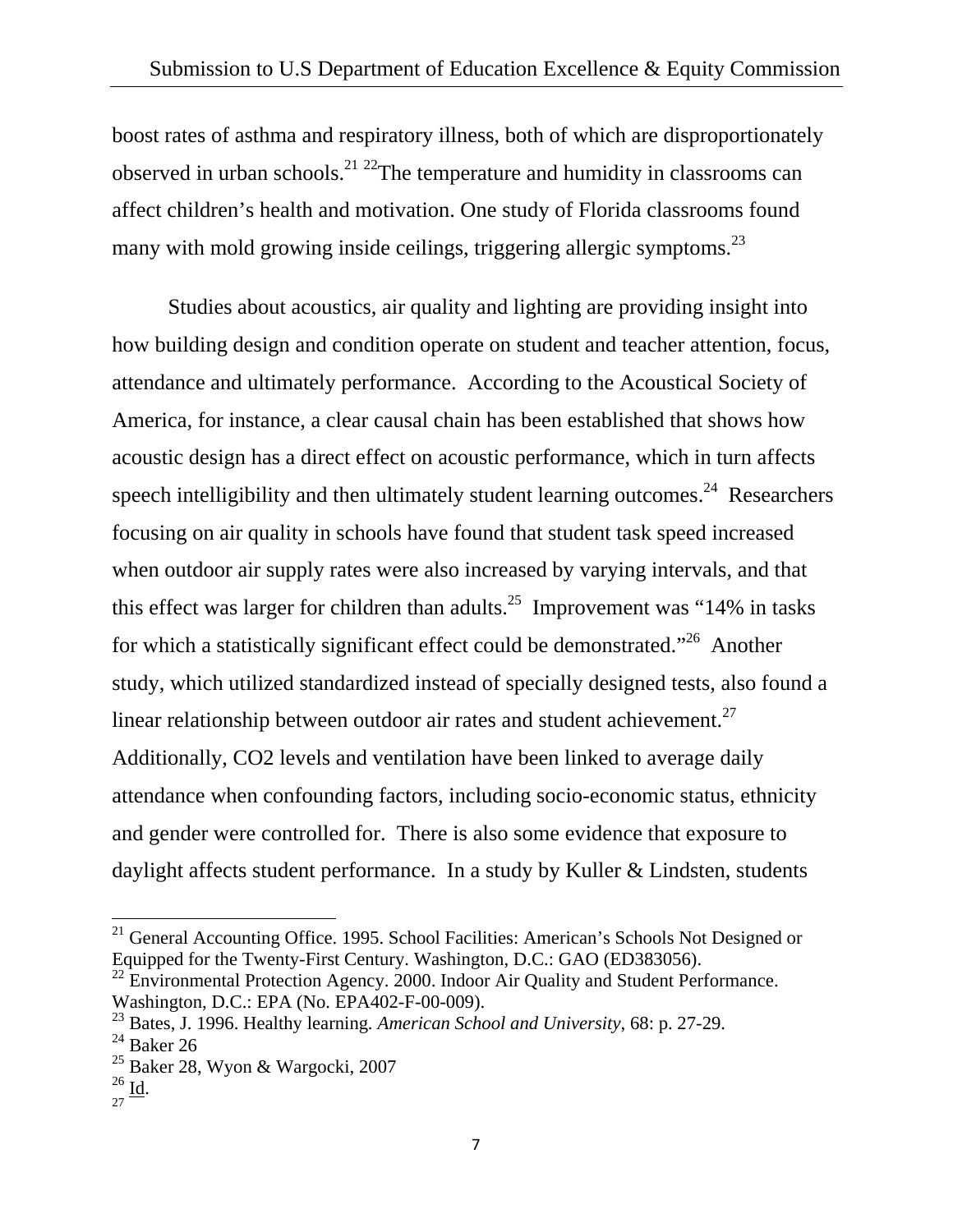lacking access to natural daylight demonstrated a delay in seasonal cortisol production, which is positively associated with concentration abilities.<sup>28</sup>

#### *Tremendous disparities in facility conditions exist across the nation.*

 Yet, despite evidence of the sensitive relationship between school facilities and performance and child health, tremendous disparities in facility conditions still exist across the nation. In Growth and Disparity: A Decade of U.S. Public School Construction, analysts found vast disparities in the amount of school construction for new and existing schools spent per student across zip codes. The study consistently shows that capital funds for school facilities failed to reach schools with children from low income communities. The researchers analyzed capital spending of school districts from 1995-2004 and found that school districts with 75 percent or more of their students qualifying for free or reduced-price lunch spent the least on facility construction per student—an average of \$4,800 per student over this ten year period. The school districts with the fewest students qualifying for free or reduced-price lunch, less than 10 percent, spent the most money per student—an average of  $$9,361<sup>29</sup>$  In districts where less than 10 percent of students qualify for lunch subsidies, there was an average of \$5,891spent on improvement to existing schools per student, versus only \$3,037 in districts where 40 to 75 percent of students qualified for lunch subsidies.<sup>30</sup> The expenditure per pupil in high income districts, where median household incomes earn \$100,000 and more, was \$11,500 versus \$4,140 in districts where median household incomes

<sup>28</sup> Baker 34.

 $^{29}$  BEST—Building Educations Success Together, Growth and Disparity: A Decade of U.S. Public School Construction, October 2006, Pg. 18.

 $30$  Id, pg. 19.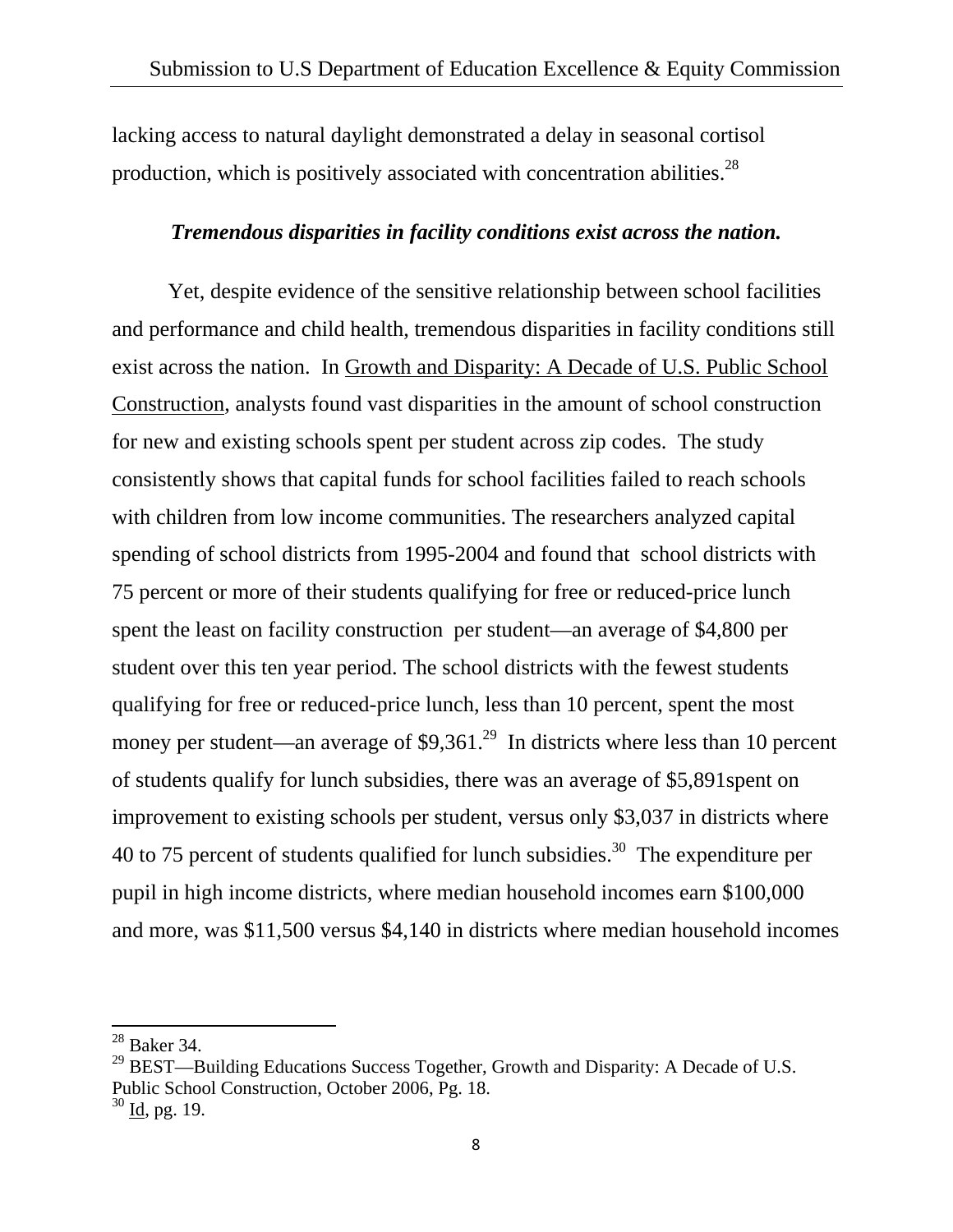were less than \$20,000. The national average is  $$6,519$  per pupil.<sup>31</sup> Although the disparity was not as great by race, as by income levels disparities in facilities spending between ethnic groups was also found. The amount spent on construction per student averaged \$7,102 in school districts that were predominantly white, where the enrollment was more than 90 percent non-Hispanic white. However, this is compared to school district spending on school construction per student of only \$5,172 in predominantly minority school districts, where the enrollment was less than 10 percent non-Hispanic white.

In a recent analysis of school construction spending from 2005-2008, stark disparities also emerge when data on school facilities is examined on a state level.<sup>32</sup> Eleven states contributed nothing to local districts for capital outlay funds, which are used to purchase physical assets with a multi-year life—building additions, building systems and component replacements, new construction, major alterations to buildings, as well as for purchase of equipment, furniture and fixtures: 14 provided less than 20%; 12 states paid between 20%and 50%; and 13 states paid over 50% of the capital outlay facility costs incurred by local school districts. The state ranking highest in average annual capital outlay (2005-2008) spent \$ 2,066 on average per student (Wyoming) versus \$ 336 per student (Kansas).<sup>33</sup> The 9<sup>th</sup> place state (Texas) spent an average of \$ 1,280 per student, just 62% of the amount provided by the highest spending state. .

 Furthermore, most spending of the last decade has been spent on new school construction to fund new facilities in expanding communities. In contrast, only

 $31$  Id., pg. 21.

<sup>32</sup> State Capital Spending on PK-12 School Facilities, 21st Century School Fund, Nov. 2010.

<sup>&</sup>lt;sup>33</sup> Capital outlay funds contributed by the District of Columbia, are not included in this discussion. With an average annual capital outlay of \$2,355, the District provided more than 50% of the capital outlay facility costs incurred by its school district.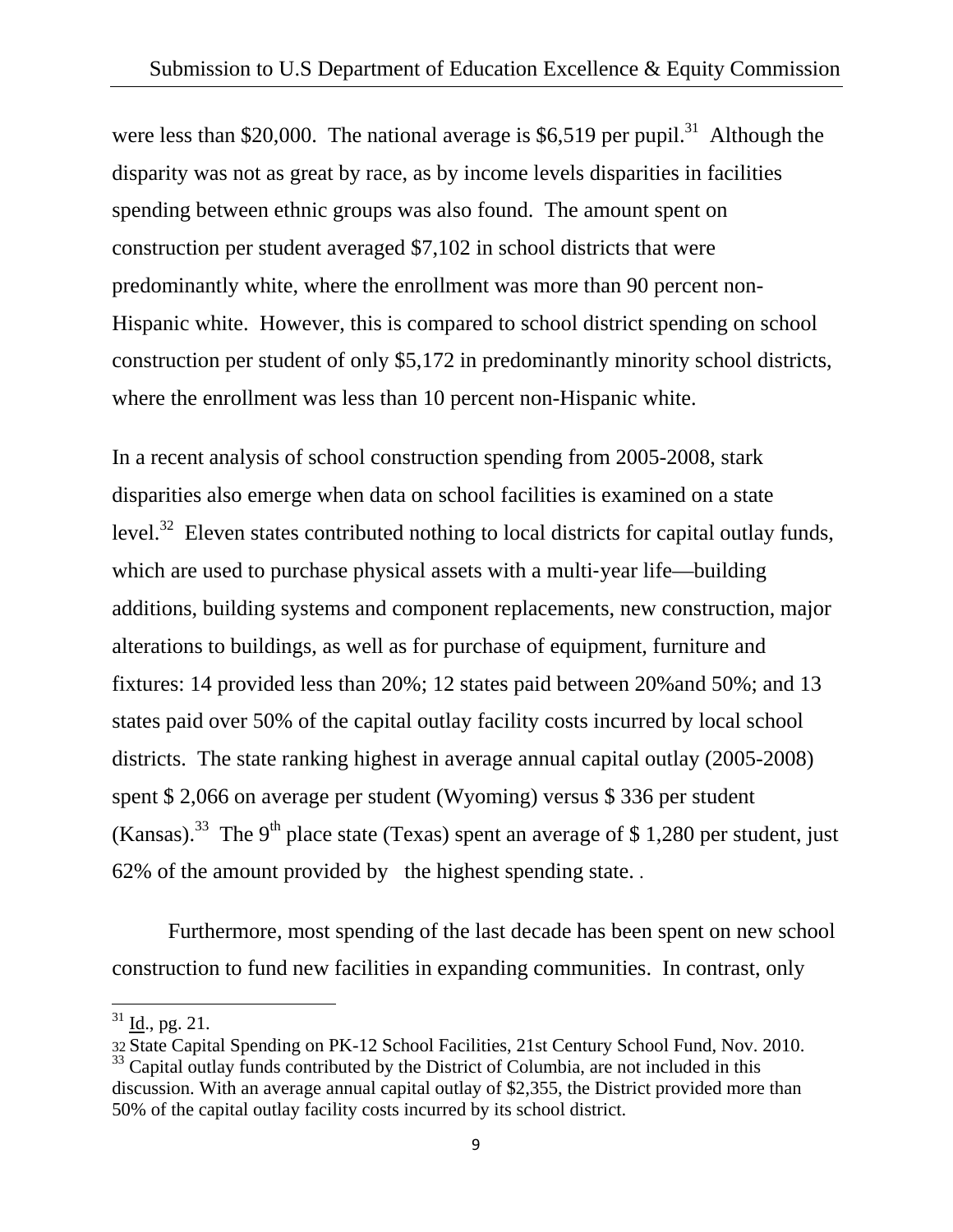24% of the capital spending of the last decade has gone to pay for improvements to existing facilities, where most low-income children go to school.<sup>34</sup>

### *Recommendations*

(1) A permanent federal grant program should be established to provide states with grants to support upgrading or replacing unsafe, overcrowded and educationally outmoded school buildings. Grants must be contingent on state's establishing a capital support program for local districts and schools (including charter schools), with needs prioritized based upon a statewide facilities needs assessment and a multiyear capital improvement plan. A bill introduced in the  $110<sup>th</sup>$  Congress by Senator Harkin authorizes this type of program, and includes a provision requiring states to undertake a comprehensive facilities needs assessment and a statewide facilities master plan."

 (2) The Department of Education should work with Environmental Protection Agency and the Department of Energy to identify potential new federal funding sources for PK-12 public infrastructure improvements that will protect child health, save natural resources and better utilize the energy, water and land currently in the inventory of public school districts.

(3) The Department of Education's Civil Rights Office should investigate how capital funding structures within districts and states have disparate impacts on minority versus non-minority students. Based on this research, the Civil Rights

 $34$  BEST—Building Educations Success Together, Growth and Disparity: A Decade of U.S. Public School Construction, October 2006.